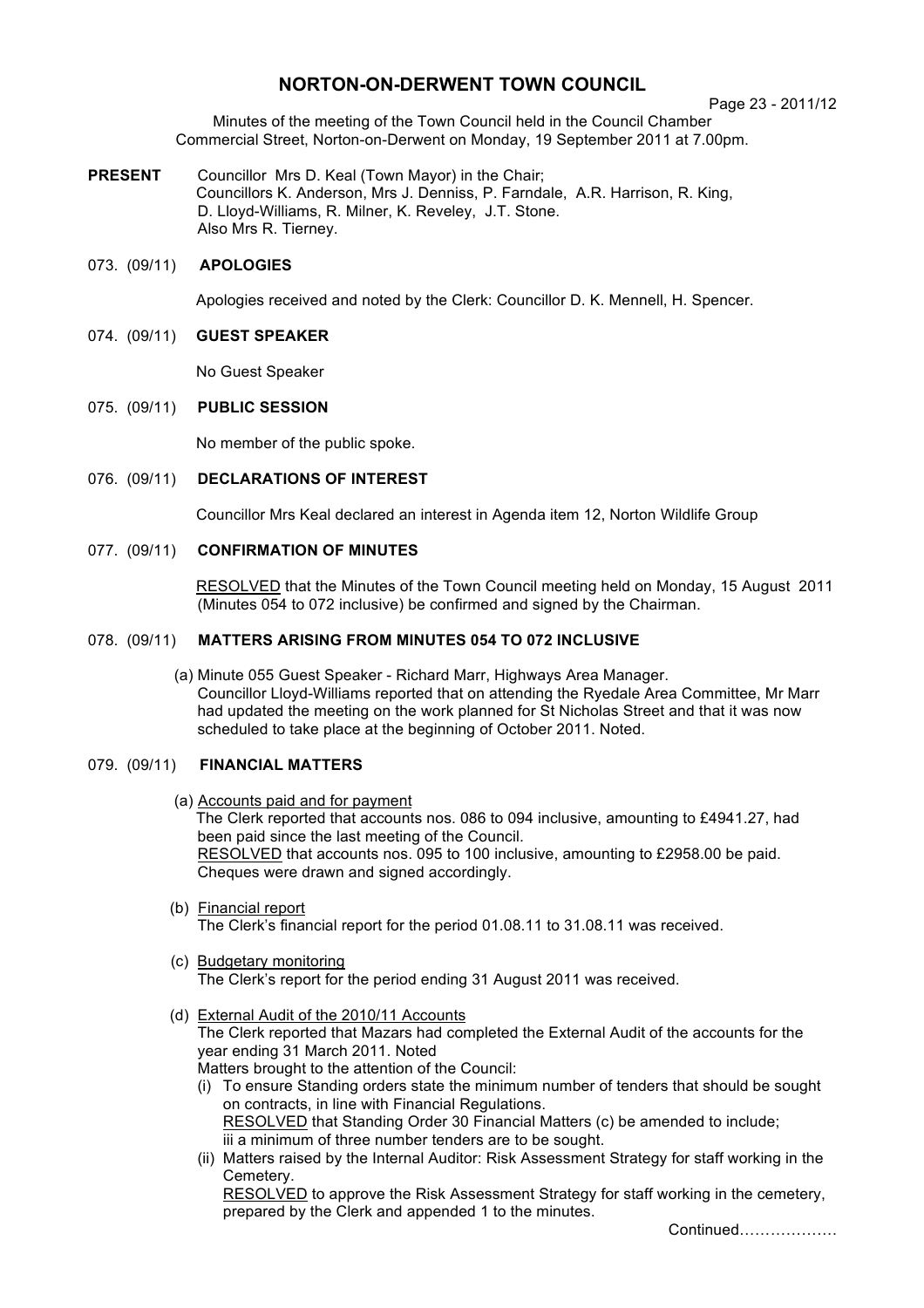### 080. (09/11) **PLANNING MATTERS**

- (a) Planning applications referred to the Town Council by Ryedale District Council, for comment and/or recommendation were dealt with as follows: -
- 11/00909/HOUSE Erection of replacement conservatory to the rear elevation. 94 Langley Drive, Norton. For Mr & Mrs M Tuer RESOLVED Recommend Approval.
- 11/00892/HOUSE Erection of conservatory to the rear. 10 Leahurst Close, Norton. For Mr David Corner. RESOLVED Recommend Approval.
- 11/00928/FUL Erection of a three-bedroom detached dwelling with detached double garage. Land Adjacent to 59 Park Road, \Norton. For Mr & Mrs D.W. Ward. RESOLVED Recommend Approval.
- 11/00860/ADV Display of 1no externally illuminated single sided logo sign mounted on freestanding brick upright. Lidl Foodstore, 4a Welham road, Norton. For Lidl UK Gmbh (Mr C Blyth) RESOLVED Recommend Approval.
	- (b) Planning decisions notified by Ryedale District Council:

#### Approved

| 11/00524/FUL   | Demolition of existing bungalow and erection of 2no 3 bedroom dwellings with<br>amenity spaces.<br>96 Parliament Street, Norton.                                                                                                                                                       |
|----------------|----------------------------------------------------------------------------------------------------------------------------------------------------------------------------------------------------------------------------------------------------------------------------------------|
| 11/00633/HOUSE | Erection of single storey extension to rear.<br>19 Field View, Norton.                                                                                                                                                                                                                 |
| 11/00794/HOUSE | Erection of two storey side extension.<br>62 Langley Drive, Norton.                                                                                                                                                                                                                    |
| 11/00647/FUL   | Alterations to existing industrial units to include re-roofing with metal composite roof<br>sheets and replacement of asbestos wall sheets with a brickwork skin on three of the<br>elevations with retention of existing openings.<br>Unit 1 and 2 The Maltkilns Mill Street, Norton. |
| Refused        |                                                                                                                                                                                                                                                                                        |
| 11/00626/FUL   | Replacement of windows on front elevation with UPVC windows<br>40 Wood Street, Norton.                                                                                                                                                                                                 |

(c) Draft Ryedale Plan

Members received an update on the progress of the draft publication of the Core Strategy, which due to the release of a draft of the National Planning Policy Framework by the government in July 2011, was now going to be delayed while Ryedale District Council considered the impact of the new government proposals. For information. Noted.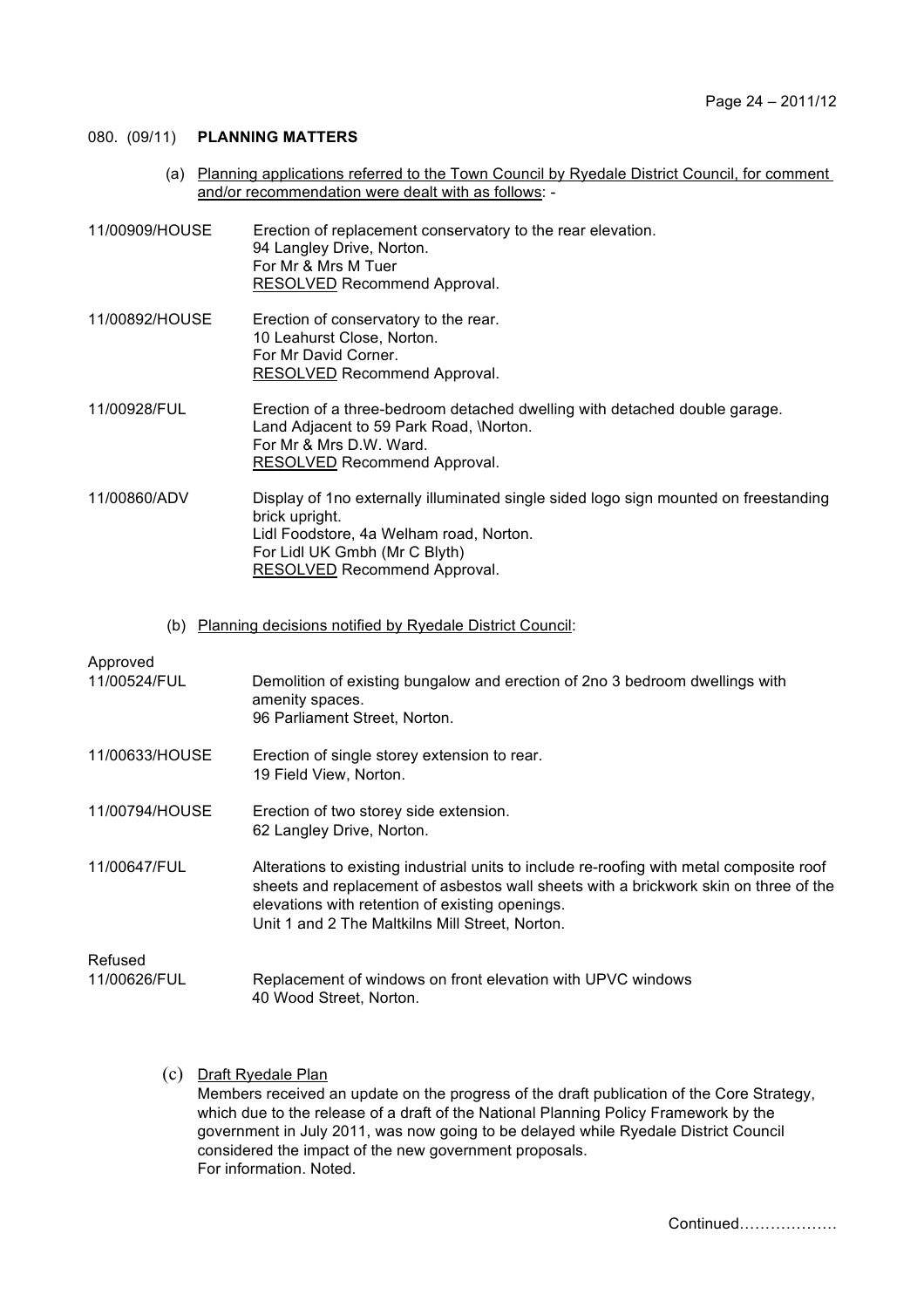#### 080. (09/11) **PLANNING MATTERS** (continued)

(d) Development Meetings held jointly with Malton Town Council

Members received notes on the two special development meetings:

- (i) The Simons Group Consultation meeting, on the proposal to build a large retail store on the site known as 'Showfield', held on Monday 5 September 2011. For information. Noted.
- (ii) The GMI Holbeck Land Ltd Consultation meeting, on the proposal to build a supermarket along with smaller retail outlets, on Wentworth Street Car Park. On Tuesday 6 September 2011. For information. Noted.

# 081. (09/11) **NEIGHBOURHOOD PLAN FOR MALTON AND NORTON**

- (a) Members received a report listing recommendations for changes to the policies contained in the Neighbourhood Plan to reflect the public consultation responses. With minor alterations:
	- Housing query Dewhirst's Factory site, was rejected for housing due to flood risk (support as a development site).
	- Town Development Sites Eden Road additional wording to read 'Site could be considered as an option for the relocation of the Livestock Market as this would be supported by the farming community'.
	- Tourism and Malton Museum No objection to the removal of the word 'Roman'. It was:-

RESOLVED To accept the interim document to carry it forward to the next stage.

Other matters brought forward during debate of the document:

- St Nicholas Street Car Park To ask the District Council if it would be possible to mark out residents only parking bays for the residents of Bruntwood Terrace.
- Library To ask for the Norton branch to be given longer opening hours if possible.

Members thanked the Mayor and the Clerk of Malton for their work on the document.

(b) Motion to Rescind Resolution

 Members received a Motion to Rescind the Resolution that this Council should not contribute to the costs retrospectively, signed by the four Councillors required. Motion to rescind stated:

In view of the fact that at the meeting of the Town Council on Monday 18 April 20ll the

Council passed a resolution which stated:

• To Defer making any payment towards the costs of the project, but to support the draft Neighbourhood Plan for Consultation, provided that there is more representation from Norton Town Council.

It is our belief therefore that making a contribution now would not constitute making a payment retrospectively.

It is also our belief that having professional advice in creating the documents and setting out the timetable for the consultation, and guiding the Town Councils through the process was vital to its success.

It should also not be forgotten that this Council has put its name to the official documents created so far, thus taking advantage of the professional advice received.

Proposed resolution to Council is:

• That Norton on Derwent Town Council should pay a proportion of the costs incurred in having a professional consultant planner to guide and advise the Councils through the process of preparing the Neighbourhood Plan to date.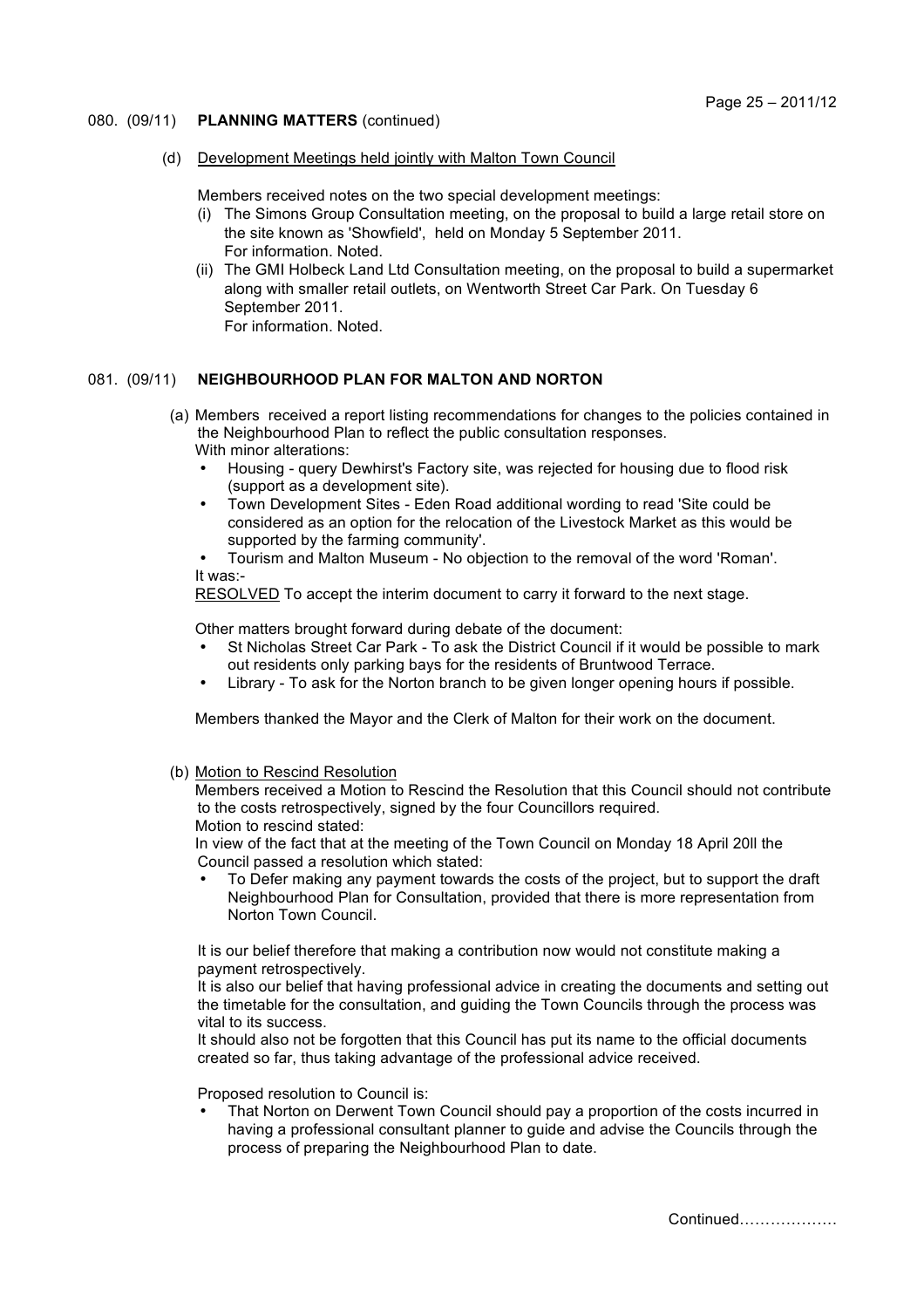#### 081. (09/11) **NEIGHBOURHOOD PLAN FOR MALTON AND NORTON** (continued)

- (b) Motion to Rescind Resolution (continued)
	- Following a debate an amendment to the proposal was put stating:
		- That instead of contributing to past work on the M & N NP members agree to be positive and look to the future (as in fact NP is supposed to do according to outline government quidance).

We have heard that the plan is still in effect a draft document and cannot be seen as a proper NP until such time as the legislation supporting process is ratified by government. I would like to propose therefore that the Council agrees a sum of no more than £3,000 that could be used for future work on drafting the final version of NP once legislation is in place and complete guidance is available.

This money to be spent only if members of both town councils are party to the drawing up of a consultants brief and the appointment of any consultants that may be required to carry out future work on the plan.

The amendment was then proposed and seconded and a vote was taken

- 5 votes for the amendment
- 5 votes against the amendment
- The casting vote of the Mayor being for the amendment.

RESOLVED that the amendment be approved.

# 082. (09/11) **APPLICATIONS FOR GRANTS 2011/12**

Malton and Norton Christmas Lights Appeal Members received a request for a grant in support of the Malton and Norton Christmas Lights Appeal for 2011. RESOLVED that a grant of £2000.00 be awarded.

### 083. (09/11) **RYEDALE FIVE TOWNS MEETING**

Members received a copy of the notes of the Five Town Councils meeting, hosted by Norton on Derwent Town Council on Thursday 8 September 2011. For information. Noted.

#### 084. (09/11) **HIGHWAY MATTERS**

- (a) North Yorkshire County Council Prohibition of Heavy Vehicles, Bazley's Lane Members received a consultation document on the proposed prohibition of heavy commercial vehicles along Bazley's Lane, Norton. AGREED that the Clerk write in favour of the proposed prohibition.
- (b) Highways Agency

Members received an announcement that the A64 was due to be closed in part for resurfacing work which was scheduled to take place between Friday 7 October and Monday 10 October.

As North Yorkshire County Council were due to close the Pickering Road, it was agreed that the Clerk contact the Highways Area Manager to confirm there would be no clash of dates.

# 085. (09/11) **NORTON WILDLIFE GROUP**

Members received a request that Norton on Derwent Town Council supports the Norton Wildlife Group in attending the United Nations Young Peoples Conference on the Environment, taking place in Indonesia. Members were assured that there were no financial implications for the Council.

RESOLVED to give the Town Council's support for the Norton Wildlife Group to attend the Conference.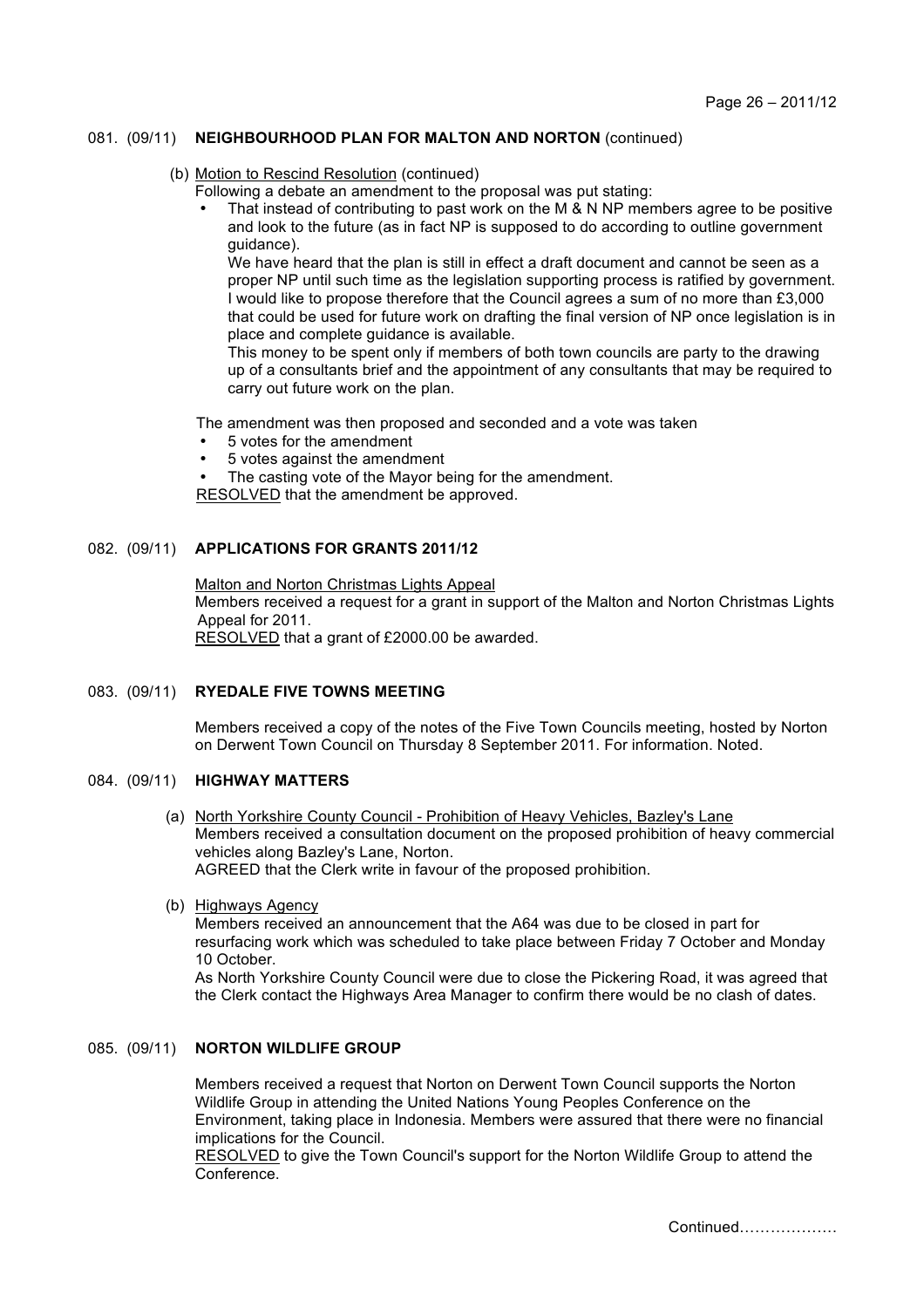#### 086. (09/11) **CORRESPONDENCE**

 (a) Ryedale Safer Neighbourhoods Team - Monthly Crime Statistics for the month of August 2011, for Malton and Norton. For information. Noted.

 (b) Riverside - Members received a letter pointing out that 'Himalayan Balsam' was growing along the river bank, and that there was a vagrant who it seemed had taken up residence on one of the benches on the riverside

It was agreed that the Clerk inform the relevant authorities of both these matters.

#### 087. (09/11) **CLERK'S REPORT**

(a) British Telecom

 The Clerk reported on proposed changes to the Classified entry in the Phone Book. It was proposed that there would continue to be a free entry in the A-Z section of the Phone Book, but that the entry in the classified section would be charged for at a rate of £11.49 per quarter.

Agreed that the entry in the classified section be withdrawn.

(b) Chase Play Area

The Clerk reported that one of the large trees at the Chase had come down in the gales of the previous week.

It was now in the process of being removed and that the area had been inspected to make sure there was no danger to any person or property either from the remains of the tree that was still standing or from the part that had come down. Noted.

(c) Ryedale Plan - Draft Site Selection Methodology Consultation

 Members were asked to consider if they wished to comment on the consultation. The consultation document was intended to objectively screen and then assess development sites taking into account a wide range of factors to guide choices over site selection. It was agreed that perhaps the Mayors and Clerks of both Malton and Norton should consider the consultation together.

(d) Digital Mappping

Members were asked to consider the possibility of having a presentation done on the mapping of the cemetery, by the same company that had given a presentation to the Five Town Councils.

Agreed that a presentation on the mapping of the cemetery be arranged.

#### 088. (09/11) **TOWN MAYOR/CHAIRMANS REPORT**

(a) The Mayor reported on her attendance at:

The Five Towns meeting

- (b) The Mayor invited members to attend the Annual General Meeting of Next Steps, which was to be held on the 10 October 2011 at 3.00pm. Noted.
- (c) Planters Riverside The Mayor asked if the planters could be emptied and re-planted up for summer next year. Agreed.
- (d) The Mayor informed members on two items that she had been dealing with on behalf of local residents:
	- The Redrow Estate was not served by the Town Bus, on contacting the County Council it was stated that the route of the bus could not be extended. Noted.
	- Parking issues on Vine Street, this issue was still ongoing.